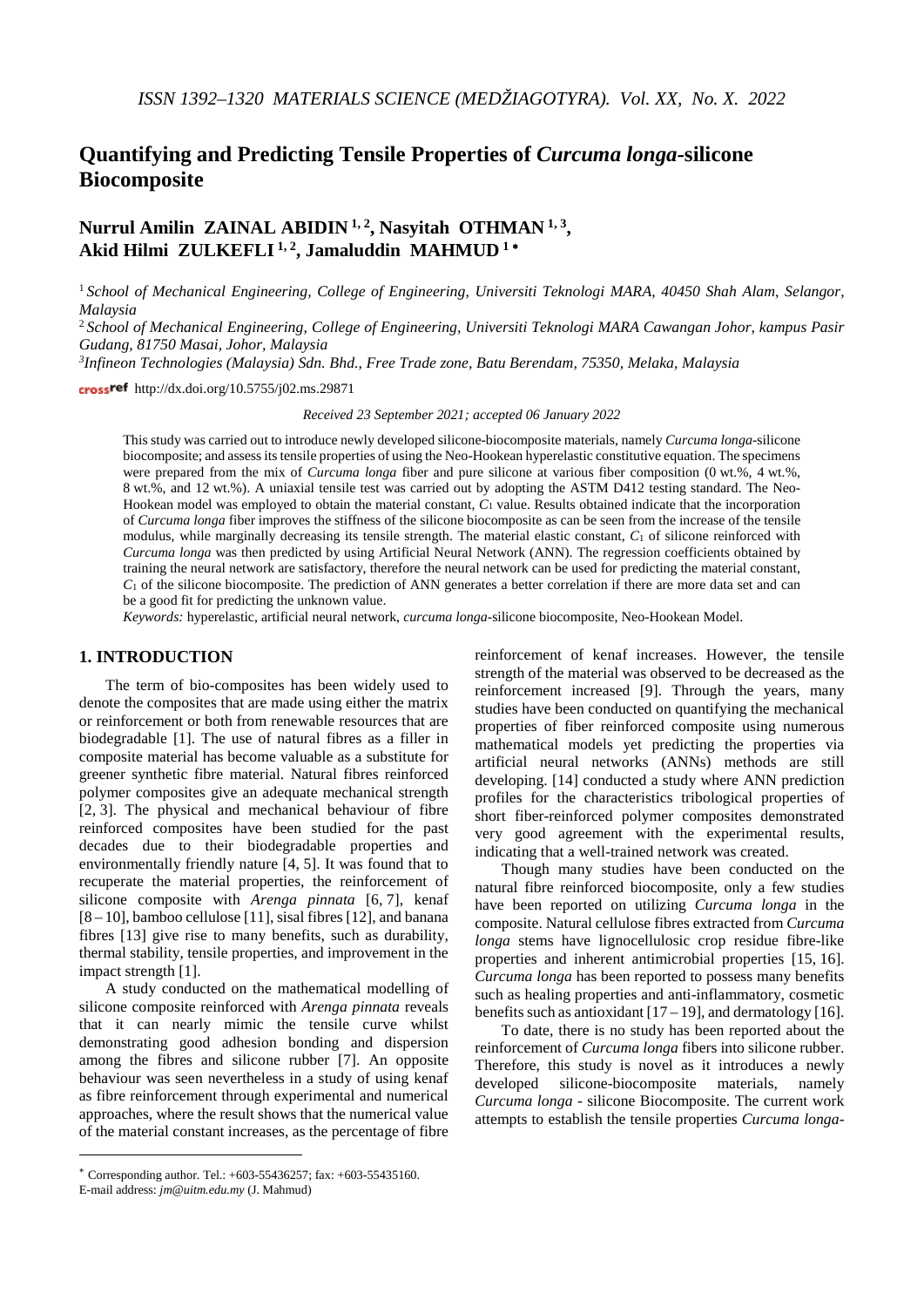silicone biocomposite based on integrating prediction model using artificial neural network and the most common hyperelastic model, Neo-Hookean.

#### **2. MATERIALS AND METHODS**

#### **2.1. Specimens preparation**

Silicone was selected as polymer matrix to the composite whilst the *Curcuma longa* powders were added, acting as fibre to provide strength to the composite. The silicone Ecoflex 00-30 used in this study consists of two parts: part A and part B (Hardener). The density of silicone rubber and *Curcuma longa* particulates were weighed using a Micromeritics pycnometer (Accu II 1340, U.S.A, 2013) and are shown in Table 1.

**Table 1.** Specification of matrix and fiber materials

| Material                 | Brand/Scientific<br>Name | Density,<br>g/cm <sup>3</sup> |
|--------------------------|--------------------------|-------------------------------|
| Matrix – silicone rubber | Ecoflex $00-30$          | 1 070                         |
| Fiber – turmeric         | Curcuma longa            | I 472                         |

## **2.2. Powder preparation**

The rhizomes of *Curcuma longa* fibers were used in this study where the matured rhizomes were harvested and cleaned. Then, rhizomes were cut into 1 mm thick slices (Fig. 1 a) using a cutter and heated in the drying oven at 100 °C for 24 hours before they were crushed. To obtain the fiber in powder form, all dried fibers were crushed by means of three-stage crushing or size reduction. Primary reduction is accomplished by using mortar grinder, secondary reduction by using the crushing machine to reduce its entanglement, and tertiary reduction via a planetary mono mill machine, arranged so that the crushed fibers are milled for 1.5 hours with 270 revolution per minute for 30 minutes and repeated 3 times. The milled fibers were lastly sieved using a 0.25 mm mesh size sieve frame. The crushing step is necessary to obtain the powder form of *Curcuma longa* as the final form (Fig. 1 b).



Fig. 1. a-the *Curcuma longa* is cut into 1 mm length pieces; b – the finest *Curcuma longa* powder after the sieving process was carried out

## **2.3. Preparation of** *Curcuma longa-***silicone biocomposite**

The weight of the powder was determined by using an electronic balance (Mettler Toledo, AG245, ±0.03 mg). Powdered *Curcuma longa* fiber was used to reinforce the

hydrophobic silicone rubber following the composition required  $(0 \text{ wt.}\%), 4 \text{ wt.}\%$ ,  $8 \text{ wt.}\%$  and  $12 \text{ wt.}\%$ ). The total weight of the fiber and silicone was tabulated in Table 2. The specimens were prepared by properly mixing the silicone and *Curcuma longa* fiber and cured for 4 hours. The procedure (process) followed exactly like the previous which has shown good dispersion of fiber [6, 7].

**Table 2.** Composition of silicone and fibre specimens for tensile test

| Volume     | Fiber        | <b>Mass</b> | Volume     | Part          | Part          |
|------------|--------------|-------------|------------|---------------|---------------|
| mould,     | composition, | of          | of fiber.  | А,            | Β,            |
| $\rm cm^3$ | wt%          | fiber, g    | $\rm cm^3$ | $\text{cm}^3$ | $\text{cm}^3$ |
| 6          |              |             |            | 3.00          | 3.00          |
|            |              | 0.35        | 0.24       | 2.88          | 2.88          |
|            |              | 0.71        | 0.48       | 0.48          | 2.76          |
|            | 12           | 1.06        | 0.72       | 0.72          | 2.68          |

## **2.4. Uniaxial tensile test**

To investigate the effect of *Curcuma longa* fiber on the tensile properties of silicone, uniaxial tensile tests were carried out to obtain the tensile behavior results. Five bio-composite specimens were prepared following the ASTM D412 standard (standard test method for vulcanized rubber and thermoplastic elastomers-tension) in which, the specimens with 3 mm of thickness were prepared into the dumbbell shape as shown in Fig. 2.



**Fig. 2.** a – specimens which has fully filled the mould of the sample according to ASTM D412; b-dumbbell-shaped rubber specimen as per ASTM D412 standard

#### **2.5. Predicting the hyperelastic material constant**

Since the silicone is a soft composite and categorized under the hyperelastic material, these materials would fulfil the hyperelastic theory. The stress-strain relation obtained from the tensile test; the deformation behavior could be represented using Neo-Hookean stress-stretch relation. In determining the materials constant,  $C_1$  of the specimens, the Neo-Hookean model was selected. Materials constant, *C*<sup>1</sup> represents the stiffness of the material. Considering model as an isotropic, incompressible and hyperelastic, it is expressed in terms of engineering stress ( $\sigma$ E) – extension ratio  $(\lambda)$  relation under uniaxial load as shown in Eq. 1,

$$
\sigma_E = 2C_1(\lambda - \frac{1}{\lambda^2}),\tag{1}
$$

where  $\lambda$  is the extension ratio  $\left(\frac{l}{l_0}\right)$ ;  $\sigma_E$  is the engineering stress, MPa;  $C_1$  is the material constant.

Since Eq. 1 is expressed in terms of engineering stressstretch ( $\sigma$ <sub>E</sub> –  $\lambda$ ) relation, the engineering stress-strain  $(\sigma_{\rm E} - \varepsilon)$ , data obtained previously from the uniaxial tensile test are converted into engineering stress-extension ratio  $(\sigma_{\rm E} - \lambda)$  relation using Eq. 2: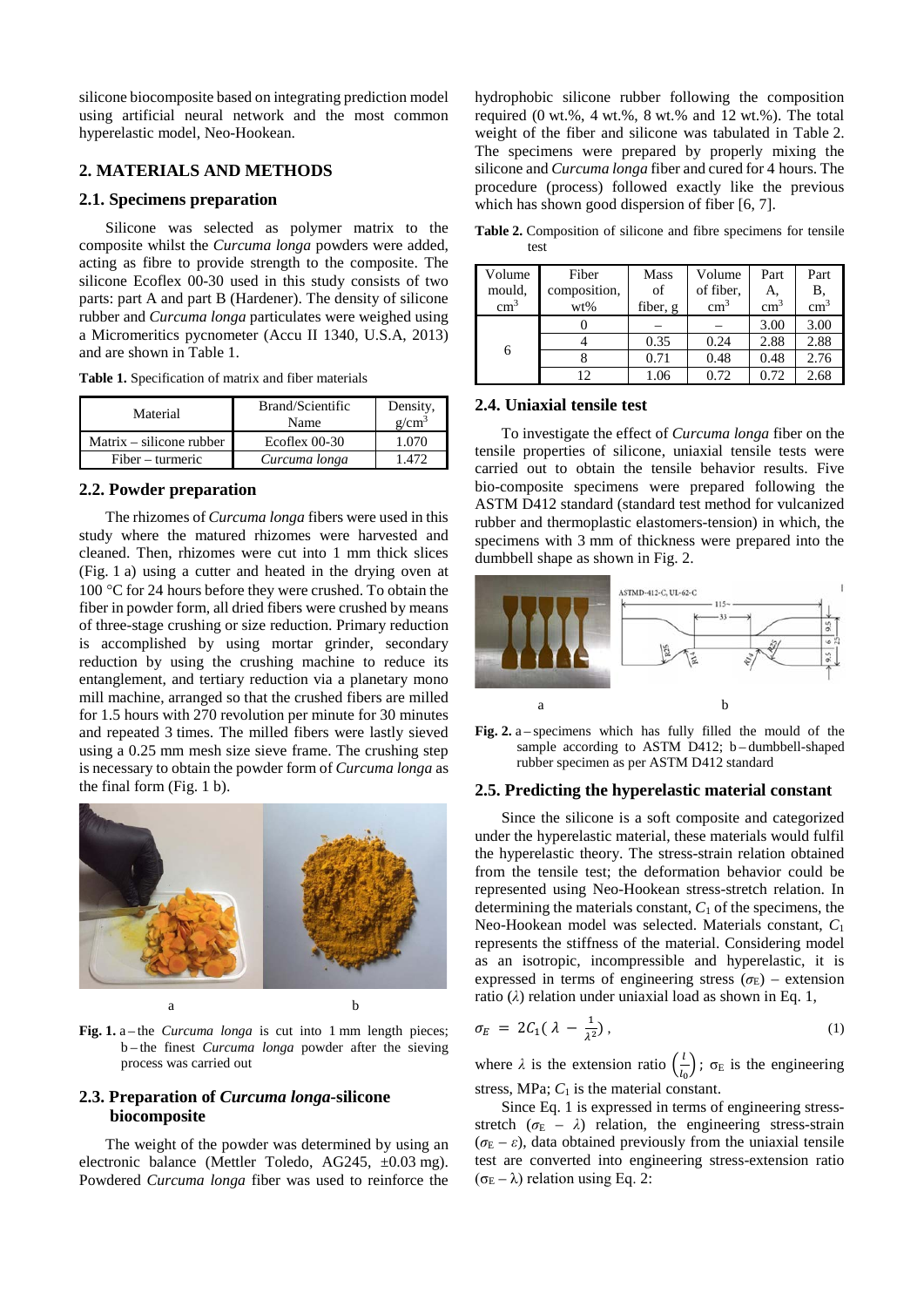$$
\lambda = 1 + \varepsilon, \tag{2}
$$

where *ε* is the strain.

A curve fitting procedure was performed using Eq. 1 and Eq. 2 to get the best match curve by employing the engineering stress-extension ratio curve from the experiments as the reference. The best match curve would compose the material constant parameters that describes the mechanical behaviour of the materials under investigation. By doing this, the material constant;  $C_1$  is determined.

To predict the new set of biocomposite tensile properties, the artificial neural network (ANN) model used in this study is said to be capable of 80 % prediction accuracy to the experimental value. The material constant, *C*<sup>1</sup> of the *Curcuma longa-*silicone composite was predicted using the ANN toolbox in MATLAB, where the weightage ratio (wt.%), the load applied, and the elongation obtained from the uniaxial tensile experiment were to be put as input variables (Fig. 3).



**Fig. 3.** Schematic diagram of Neural Network with three (3) input and one (1) output

Fourteen neurons were used in the hidden layer to obtain the output, namely the material constant for the Neo-Hookean model, *C*1. In this network, samples 1, 2, 3 and 4 data set were given as input variables for training the network, whilst the sample 5 data set were used for validation and testing.

#### **3. RESULTS AND DISCUSSION**

#### **3.1. Uniaxial tensile test**

The material constant of the pure silicone and *Curcuma longa* – silicone biocomposite were determined by using the Neo-Hookean which represents the non-linear behavior of elastic materials. The values of Neo-Hookean material constant, *C*<sup>1</sup> are tabulated in Table 3 with four differences in weight percent (wt.%) of *Curcuma longa-*silicone biocomposite.

**Table 3.** The determined Neo-Hookean material constants for various fiber composition

| Fibre composite, wt.% | Neo-Hookean, $C_1$ , MPa |
|-----------------------|--------------------------|
|                       | 0.0317                   |
|                       | 0.0361                   |
|                       | 0.0426                   |
|                       | 0.0470                   |

Fig. 4 shows the material constant,  $C_1$  pattern for the Neo-Hookean model for pure silicone rubber (0 wt.%), 4 wt.%, 8 wt.% and 12 wt.% *Curcuma longa*-silicone biocomposite where *y*-axes and *x*-axes represent the engineering stress and extension ratio, respectively.

It can be observed from Fig. 4 that the pure silicone rubber (0 wt.% of *Curcuma longa* fiber) possessed the highest tensile strength and elongated the most, compared to *Curcuma longa*-silicone composite.



**Fig. 4.** Engineering stress-extension ratio curves of pure silicone biocomposite and three different weight percent of *Curcuma longa* – silicone biocomposite

Nonetheless, the plotted graph using the Neo-Hookean model evidently shows that the value of material constant, *C*1, for the highest composition of *Curcuma longa* fiber (12 wt.%), is the highest amongst all (0.0470 MPa). The results prove that the initially extremely soft behavior of the silicone has been improved and more practical, where when the fiber content is increased, this silicone-biocomposite material becomes stiffer.

A similar pattern was observed in a study hyperelastic behaviour of kenaf reinforced silicone composite conducted by [9] and *Arenga pinnata-*silicone biocomposite [7]. The results show that the numerical value of the material constant increases, as the percentage of the reinforced fiber increases. However, these values shown in this study are considered to be relatively higher when compared to the kenaf reinforced silicone composite [9], which suggests that the *Curcuma longa* fiber has better tensile properties than the kenaf fiber.

The curves obtained from Fig. 4 are also similarly observed in the *Arenga pinnata* reinforced silicone composite [7]. The curve for pure silicone rubber appears to exhibit nonlinear tensile behavior where it can be seen to increase concavely upward. Oppositely, the *Curcuma longa* – silicone biocomposite displayed an almost linear pattern as the fiber loading increased.

The average mechanical tensile properties values were established and shown in Fig. 5.



**Fig. 5.** Tensile strength and modulus of pure silicone compared with three different weight percent of *Curcuma longa*silicone biocomposite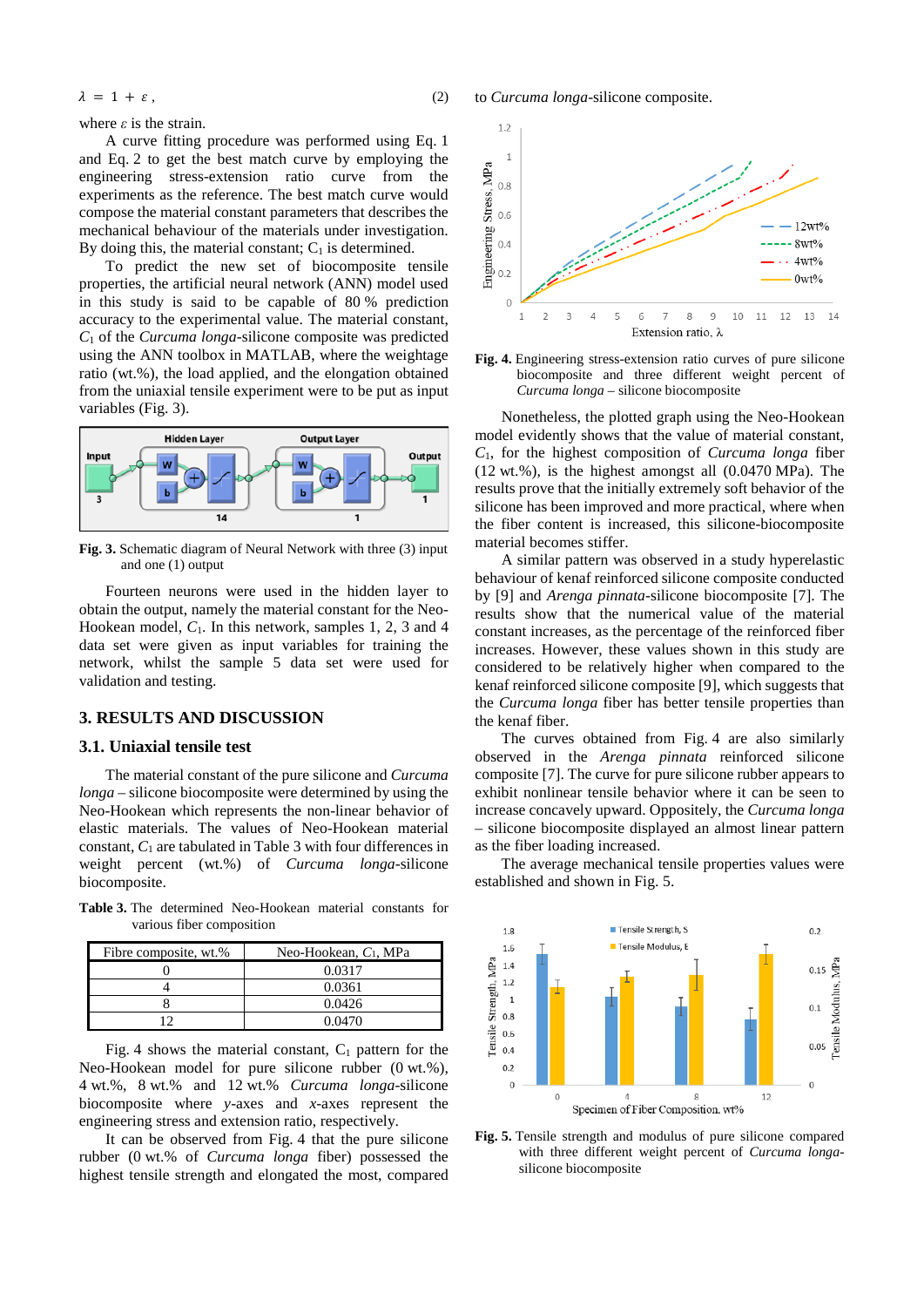Tensile strength is the amount of load per unit area a material can withstand axial load until it breaks, while tensile modulus defines the strain levels at the maximum load thus the stiffness of the material. It was observed from Fig. 5 that the pure silicone has the greatest tensile strength (1.532 MPa), followed by 4 wt.% (1.0382 MPa), 8 wt.% (0.918 MPa) and 12 wt.% (0.7742 MPa) of *Curcuma longa* fiber.

From the result obtained, it can be deduced that the incorporation of fibers in the matrix increases the tensile modulus (stiffness) of the silicone biocomposite (Fig. 4 and Fig. 5) while marginally decreasing its tensile strength (Fig. 5). A similar pattern was also observed in silicone composite when added by *Arenga pinnata* fiber (tensile strength and modulus of pure silicone compared with three different weight percent (wt.%) of *Curcuma Longa*-silicone biocomposite [7] where the tensile modulus is increased, as the fiber content increased [20].

## **3.2. Quantifying the Hyperelastic Material Constant,** *C***<sup>1</sup>**

Neural networks are trained, before they can be employed to predict the output, which is the Neo-Hookean material constant,  $C_1$ . The training is performed in a way that the weight of coefficients is regularly updated to get the output closer to the expected value. The association between the input and the output in this study was expressed by  $R^2$ ; the proportion of variation in the experimental values described in a linear relationship between the predicted and experimental values.

The predicted value for material constant,  $C_1$  can be



**Fig. 6.** Regression plot of the 0 wt.% model in predicting the material constant, *C*<sup>1</sup>

By training the artificial neural network for pure silicone (0 wt.%) and *Curcuma longa*-silicone biocomposite (4 wt.%, 8 wt.%, and 12 wt.%), the obtained total regression coefficients are 0.99038, 0.9151, 0.98681 and 0.88663, respectively (Fig. 6 – Fig. 9). The total regression coefficient for a neural network is expected to be equal to or greater than 0.95 for it to be satisfactory. Therefore, from the results shown in Fig. 6 and Fig. 8, it can be observed that the regression coefficients for pure silicone and 8 wt.% of *Curcuma longa* are both acceptable, except for the coefficients obtained for 4 wt.% and 12 wt.% of *Curcuma longa*-silicone biocomposite.



**Fig. 7.** Regression plot of the 4 wt.% model in predicting the material constant, *C*<sup>1</sup>



**Fig. 8.** Regression plot of the 8 wt.% model in predicting the material constant, *C*<sup>1</sup>



**Fig. 9.** Regression plot of the 12 wt.% model in predicting the material constant, *C*<sup>1</sup>

In addition to the regression coefficient, a diagram of validation performance for each model to predict the material constant,  $C_1$  was acquired and compared. Fig. 10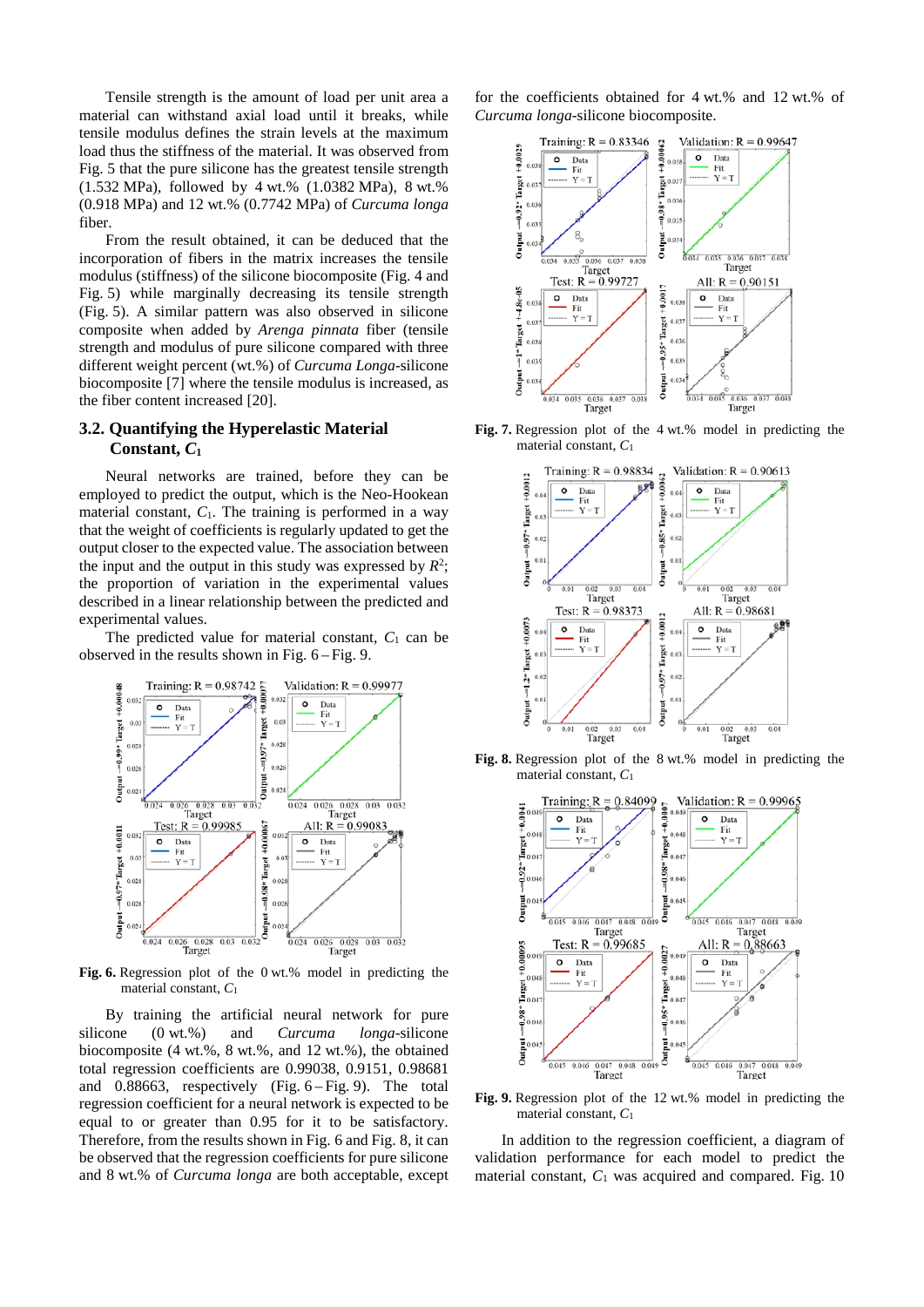shows that the best validation performance for pure silicone biocomposite is for iteration 0 and it is 1.1829 e-07. Meanwhile, the 4 wt.% of *Curcuma longa*-silicone biocomposite portrays that the best validation performance obtained as 3.9005 e-08 at epoch 5 (Fig. 11). Both models continued the training for 6 iterations before it stopped.

The 8 wt.% and 12 wt.% of *Curcuma longa*-silicone biocomposite, on the other hand, performed the best validation at epoch 0 as 9.1577e-07 and 6.1145e-09, respectively (Fig. 12 and Fig. 13).



**Fig. 10.** Validation performance of pure silicone biocomposite (0 wt.%) model



**Fig. 11.** Validation performance of 4 wt.% *Curcuma longa*silicone biocomposite model



**Fig. 12.** Validation performance of 8 wt.% *Curcuma longa*silicone biocomposite model



**Fig. 13.** Validation performance of 12 wt.% *Curcuma longa*silicone biocomposite model

#### **4. CONCLUSIONS**

This paper reports the work related to the establishment of the tensile properties of newly introduced silicone biocomposite materials, namely *Curcuma longa*-silicone biocomposite. The variation of the experimental data for all set was found to be acceptable. It was observed that the value of the material constant,  $C_1$  which indicates the stiffness of the material obtained using the hyperelastic constitutive model (Neo-Hookean) is improved through the reinforcement of 4 wt.% of *Curcuma longa* fibers into the silicone rubber. Moreover, a satisfactory prediction of the elastic behavior of the tested specimens was demonstrated by the Neo-Hookean model, suggesting its efficacy in predicting the behavior of the proposed biocomposite. The regression coefficients obtained by training the neural network can be assumed to be adequate, therefore the neural network can be further used for predicting the material constant,  $C_1$  of the silicone biocomposite. The obtained regression coefficient for predicting the material constant is like those that can be found in the available literature. Future works are somehow needed to investigate the swelling and compressive behavior of the *Curcuma longa* reinforced silicone biocomposite to provide further insight into its potential and practical applications.

#### *Acknowledgments*

This research is funded by the Ministry of Higher Education (MOHE) of Malaysia and Universiti Teknologi MARA Malaysia, UiTM, grant no. 600- IRMI/FRGS 5/3 (218/2019) and KPM – reference number FRGS/1/2019/TK03/UiTM/03/06.

#### **REFERENCES**

- 1. **Abidin, N.A.Z., Jailani, M.Z.H.M., Hussain, A.K., Mahmud, J.** Experimental-Numerical Analysis of Woven Laminates under Tension *Materials Science (Medžiagotyra)*  26 (4) 2020: pp. 505 – 512. https://doi.org/10.5755/j01.ms.26.4.22898
- 2. **Bharath, K.N., Basavarajappa, S.** Applications of Biocomposite Materials Based on Natural Fibers from Renewable Resources: A Review *Science and Engineering of Composite Materials* 23 (2) 2016: pp. 123 – 133. https://doi.org/10.1515/secm-2014-0088